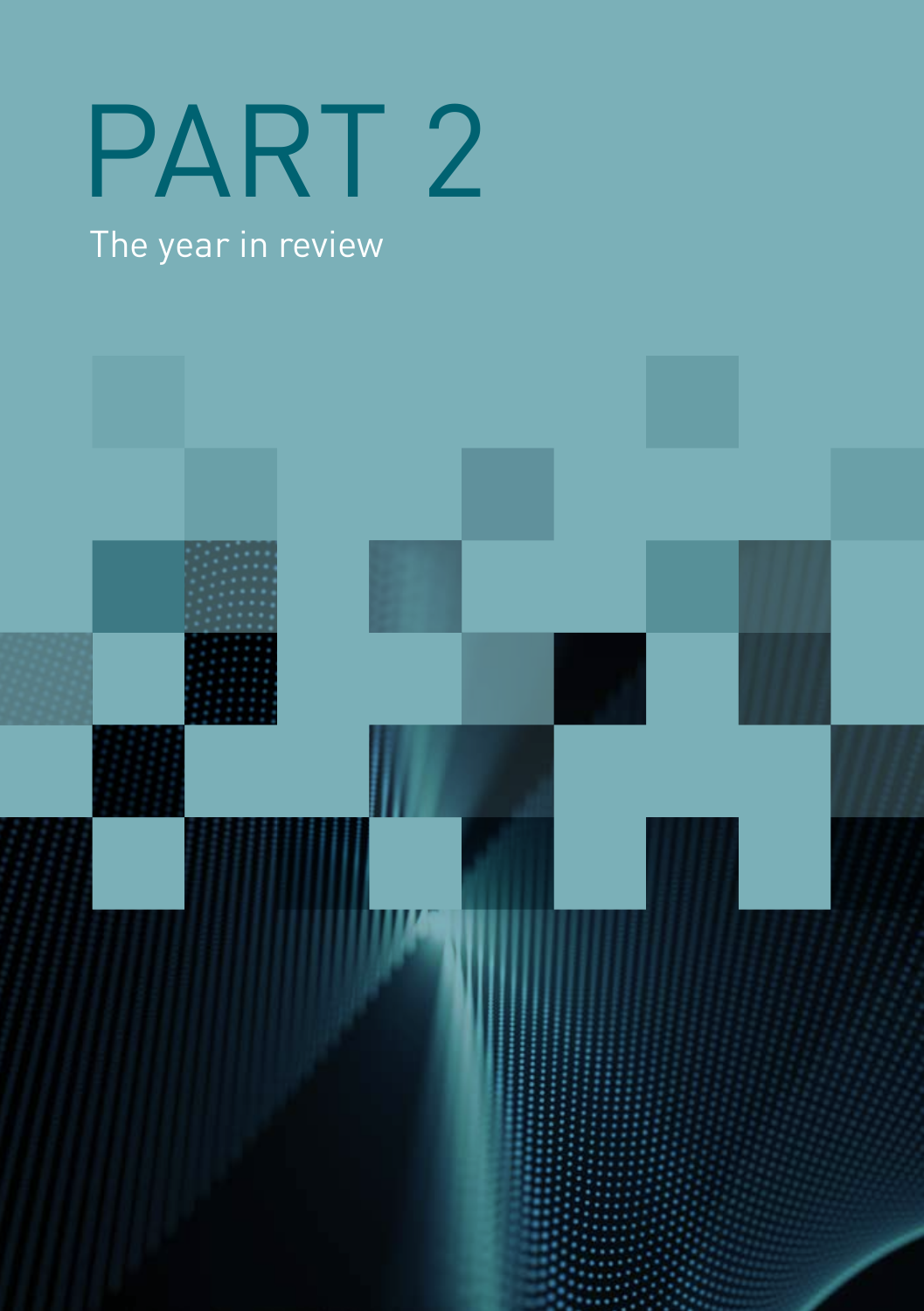# The year in review

The year 2020 will be long remembered as nothing short of extraordinary. In my first year as the Chief Executive Officer (CEO) and Principal Registrar of the Federal Court of Australia, it has been my privilege to assist the Chief Justice, the Hon James Allsop AO, during a time of profound change to the Court's operations and environment. I am delighted to share our initiatives, successes and learnings in this part and throughout the Court's 2019–20 annual report.

The COVID-19 pandemic has affected almost every aspect of the Court's affairs and will continue to do so for many years to come. While the year has presented many challenges, it has also highlighted our forward-thinking approach to managing our work and our commitment to the relentless improvement of practices and digital innovation. The Court was positioned to respond rapidly and flexibly to COVID-19 and we have been able to showcase what a truly modern and progressive Court we have become.

The opportunity over the next 12 months will be to capitalise on the digital, practice and cultural initiatives that have been implemented to address COVID-19. We will continue to build a culture of innovation, consolidate the Court's national operations and deliver digital transformation to support the delivery of Court and Tribunal services. The Court is also committed to supporting the delivery of the Government's COVID-19 recovery agenda.

# Significant issues and developments

#### Special measures relating to COVID-19

In March 2020, in response to the COVID-19 pandemic, the Court modified its practices in order to minimise in-person attendance on Court premises, with the Court's priority being the health and safety of the community, including parties, practitioners, judges and staff, and the families of all of these groups. The Court issued four special measures information notes (see page 30 for more information).

The Court quickly transitioned to hearings using remote access technology such as Microsoft Teams. The Court upgraded its information technology infrastructure, internet bandwidth and video conference enabled courtrooms in

order to hold online hearings with the necessary transcript support. Judges of the Court shared knowledge, identified issues, and developed and documented new practices as they trialled online hearings. Various guides and communications were also developed to provide support to litigants and the profession.

From mid-April 2020, the Court was operating at 80 per cent of its courtroom capacity – a remarkable achievement in such a short timeframe. The Court's practices and procedures in relation to online hearings and related processes, such as the viewing of subpoenaed material without the requirement for in-person attendance, continue to develop in response to the COVID-19 pandemic.

#### Embracing a digital future

#### Digital hearings

The Court has developed a framework to support digital hearings. In basic terms, the digital hearing framework uses existing courtroom cabling to broadcast from a PC operated by a court-appointed digital hearing operator to monitors set up on the bench, bar tables, witness box and a projector screen for the public gallery.

The digital hearing framework is focused on being cost effective and easily accessible to all litigants. It is available to any judges (and/or parties) who wish to use it for hearings, other than for mega trials (which continue to rely on the use of external digital hearing providers). The framework is based on a pilot conducted in June 2019 and addresses:

- the IT infrastructure, software and hardware required to run a digital hearing
- the recommended courtroom setup
- personnel and resourcing needed to operate and support a digital hearing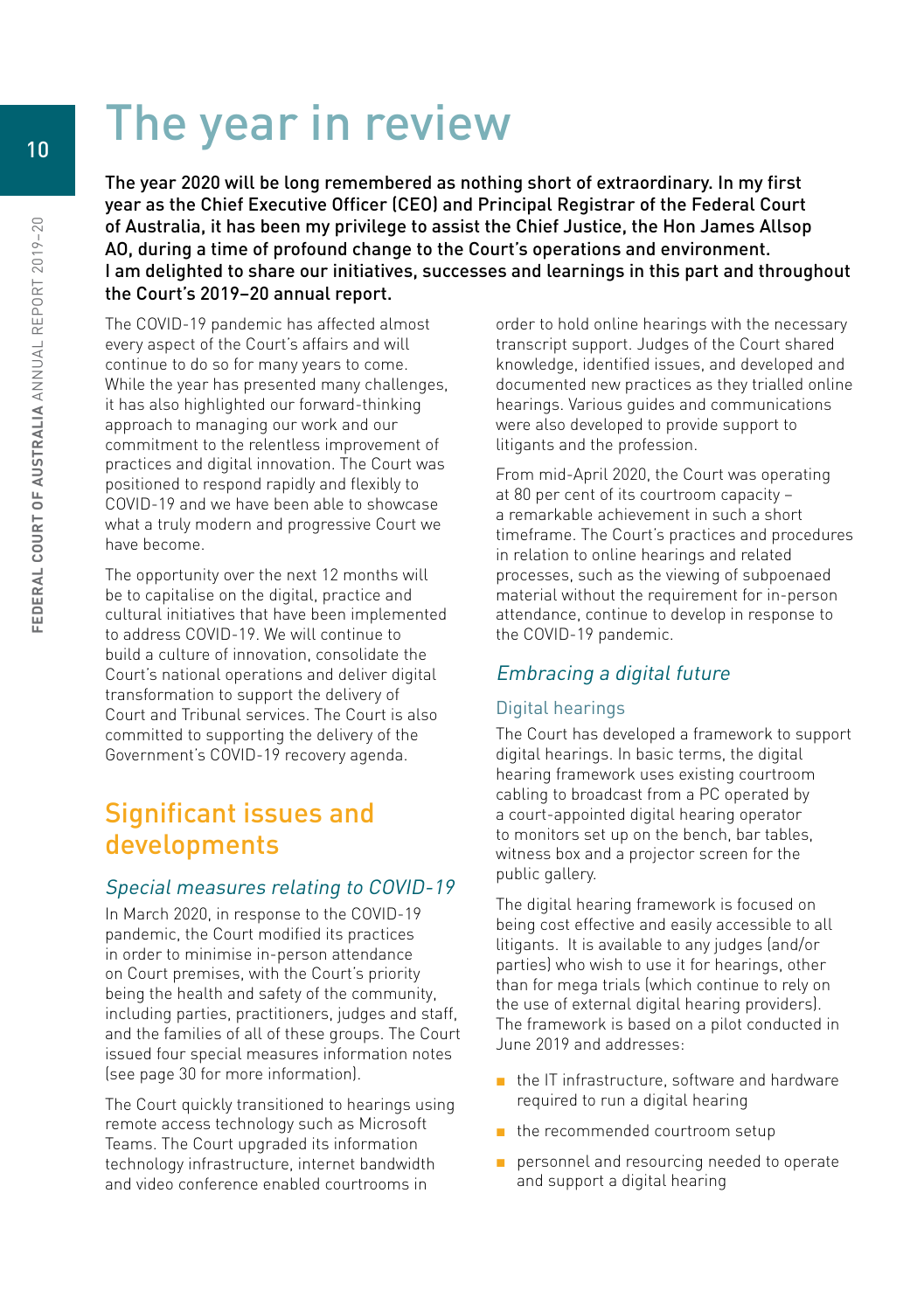- recommended case management practices, including orders to facilitate a digital hearing, and
- details and format for preparing a digital court book.

Certain learnings from the Court's experience with the digital hearing framework, including the management of digital evidence, document exchange using digital mechanisms and the format and preparation of digital court books have been instrumental in the Court's development and support of online hearings (see below) during the COVID-19 pandemic.

#### Online hearings

In response to the COVID-19 pandemic, the Court modified its practices in order to minimise in-person attendance on court premises. This included a complete acceleration of components of the Court's digital strategy including the introduction of hearings by remote access technology. Microsoft Teams was the remote access technology rolled out in March 2020 to facilitate remote hearings and alternative dispute resolution by digital means. This has allowed the Court to maintain the continuity of its services and adhere to the Australian government restrictions whilst preserving access to justice.

In addition to the Special Measures Information Notes, the Court also published a National Practitioners and Litigants Guide to Online Hearings and Microsoft Teams to provide guidance for the legal profession and litigantsin-person appearing in online hearings.

Moving forward, the Court will capture key learnings, refocus its priorities to better support litigants and stakeholders and reinvigorate alternatives for the delivery of its services.

#### Digital litigation support

With its growing digital practices, the Court recognises the need to provide enhanced support and training for in-court technology, digital hearings and online hearings by way of dedicated digital litigation support staff. The Court has created a digitally savvy workforce through its ongoing digitisation of its services and practices. In order to accommodate the growing demands on its staff and technology, the Court is exploring an approach for the development and implementation of a digital litigation support team.

#### iPad initiative

The Court commenced its iPad Initiative in March 2020 in order to promote alternatives for its Working Digitally strategy by maximising flexibility to meet individual judges' work preferences. The iPad Initiative was an opt-in program for judges who were interested in opportunities to trial other means by which technology could assist them in performing their judicial duties.

An iPad Reference Guide and an ongoing training program has been developed to keep judges and chambers staff informed about how to effectively use the iPad and keep up to date with its benefits for digital litigation and judgment writing.

#### Digital Court Program

The Digital Court Program continues to be a priority for the Federal Court, the Family Court and the Federal Circuit Court, to streamline core business systems and create flexibility and operational efficiency across the three federal courts and the Tribunal.

In 2019–20, there were two key areas of focus. The first was the implementation of a digital court file in family law and the second was a proof of concept for implementation of a commercial off the shelf application to replace the Courts' aged case management system.

The Federal Court and the Federal Circuit Court judges conducting general federal law matters, have enjoyed the benefits of a digital court file for some years. The digital court file for family law was originally scheduled for release at the end of June 2020, however this was brought forward to April 2020 as a response to the COVID-19 pandemic. A digital court file can be accessed remotely by anyone on the Court network and is critical where multiple people require simultaneous access, for example, when working from home. Two applications were developed to support the transition to a digital family law court file. The 'Judicial Dashboard' was developed to provide judges with an overview of their docket, including links to those files in their docket that are digital, along with other statistics and data. The 'List Assist' tool was designed to help better manage hearings, with a large number of matters listed.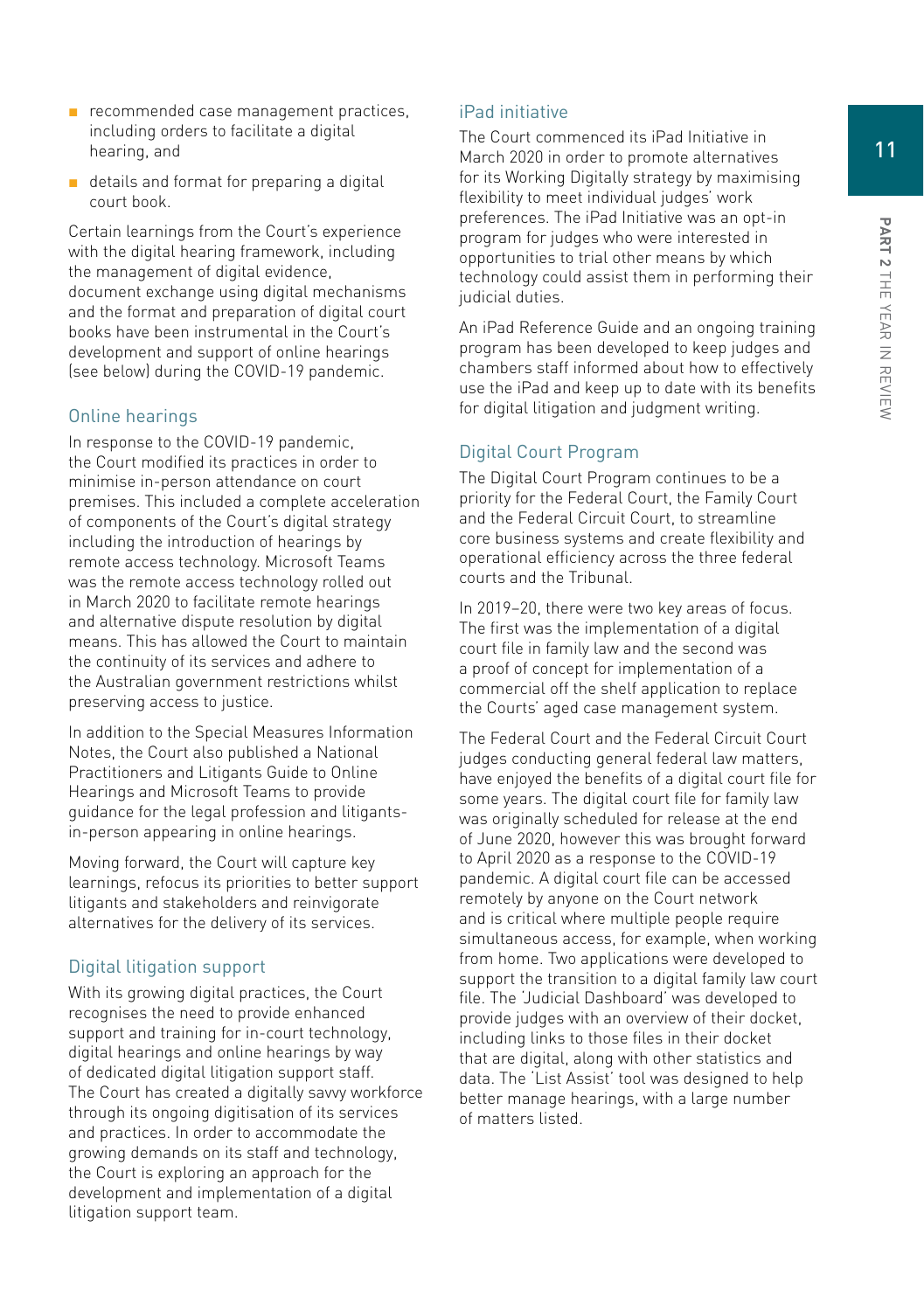A proof of concept for implementation of a commercial off the shelf application to replace the Courts' aged case management system was the final stage in the evaluation of a tender for this application that was commenced in 2019. The proof of concept focused on establishing one area of general federal law in a test system. Special needs and considerations of family law were also discussed during the design phase. Completion of this proof of concept has been delayed by the impacts of the COVID-19 pandemic, however it will remain a critical project into 2020–21.

#### Extension of the National Court Framework

Since inception, the National Court Framework reforms have focused on the Court operating as a truly national Court through the national allocation of the Court's work, development of a nationally consistent approach to practice and organising the Court's work along national practice areas. The reforms also focused on reinvigorating the Court's approach to case management and utilising the specialised knowledge and skills of judges on a national basis.

The reforms initially focused on matters relevant to the work undertaken by the judges of the Court, including the allocation of case work to judges on a national basis, the implementation of a national duty system, introduction of nine National Practice Areas and a suite of new practice notes. The national principles are now being applied to the work undertaken by judicial registrars with the majority of that work now being allocated on a national basis, a review of judicial registrar practice and development of practice guides currently in progress, and judicial registrars enhancing the mediation and case management support for judges on a national basis. The Court will continue to progress and embed these national principles and reforms.

### Workload

In 2019–20, the total number of filings (including appeals) in the Court decreased by 26 per cent to 4,469. Filings in the Court's original jurisdiction (excluding appeals) were also down 25 per cent at 3,443.

Significant decreases in filings in 2019–20 were experienced in company winding up applications dealt with by registrars of the Court and appeals from the Federal Circuit Court.

On 25 March 2020, the Commonwealth government introduced changes to corporate insolvency and bankruptcy legislation to provide relief to companies and individuals affected by the COVID-19 pandemic, with the introduction of the Coronavirus Economic Response Package Omnibus Act 2020 (Cth).

The six months relief provided by these amendments included changes to the threshold amounts for the issue of statutory demands and bankruptcy notices to \$20,000 up from \$2,000 and \$5,000 respectively, and an increase in the time to respond to a statutory demand or a bankruptcy notice from 21 days to six months. These amendments have had a direct impact on filings in corporate insolvency and bankruptcy and specifically the workload of registrars through this period.

While filings decreased gradually during the first three quarters of the 2019–20 financial year, as a result of the COVID-19 pandemic there was a more significant decrease in overall filings during the final quarter.

Combined filings in the Federal Court and the Federal Circuit Court in general federal law decreased by 8 per cent to 13,776.

The Court's registries also provide registry services for the Federal Circuit Court. The workload of the Federal Circuit Court has continued to grow over the last five years.

The Court's registrars continue to hear and determine a substantial number of cases commenced in the Federal Circuit Court. Federal Court registrars dealt with, and disposed of, 1,891 Federal Circuit Court bankruptcy matters, which equates to 90 per cent of the Federal Circuit Court's bankruptcy caseload.

When considering total disposals (7,779), 44 per cent of the Federal Circuit Court's general federal law workload is dealt with by registrars, and 56 per cent is dealt with by judges.

Further information about the Court's workload, including the management of appeals, is included in Part 3 (Report on Court performance) and Appendix 5 (Workload statistics).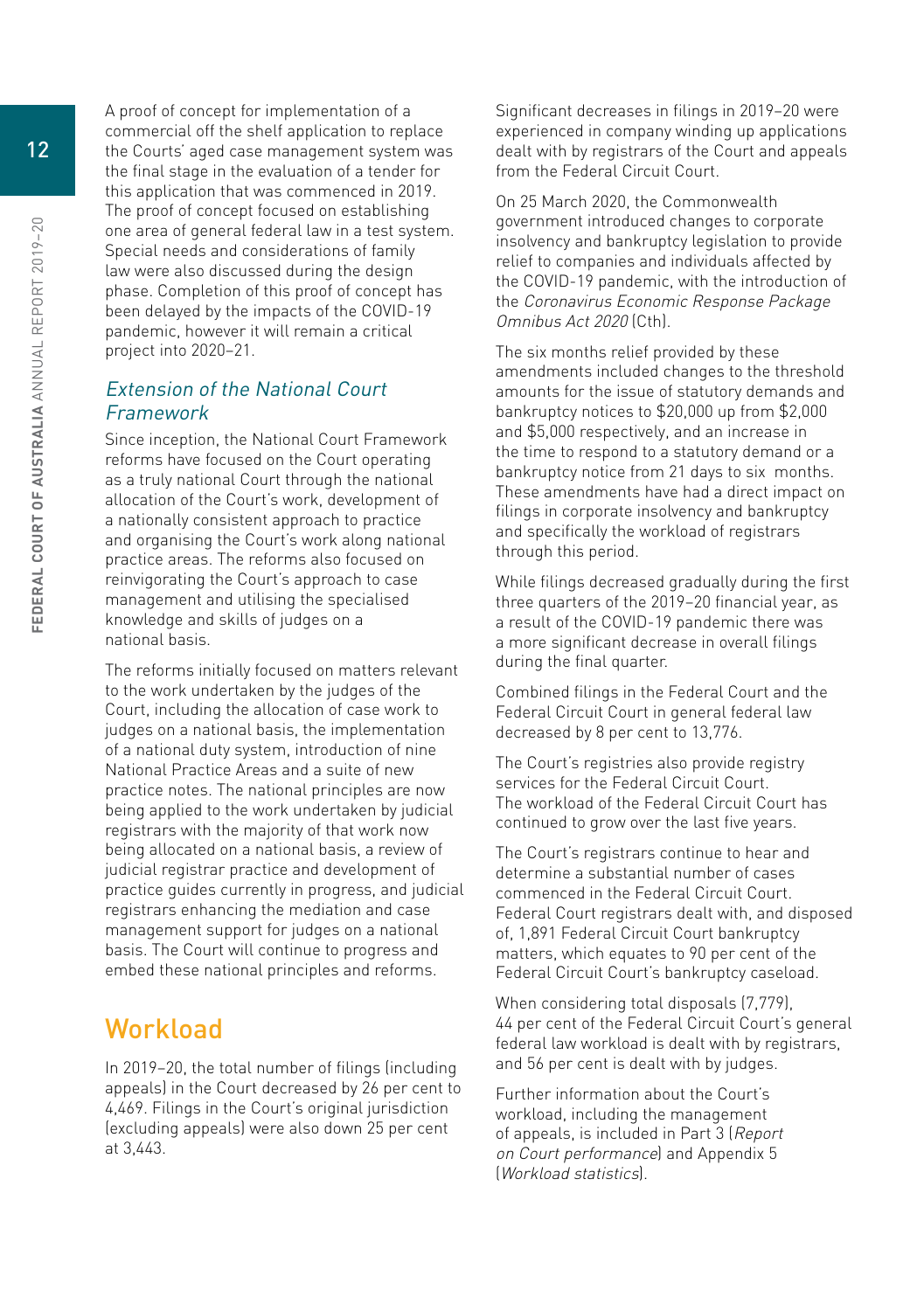#### Performance

The Court has two targets for timely completion of cases:

■ Eighty-five per cent of cases completed within 18 months of commencement

During the reporting year, the Court completed 93 per cent of cases in less than 18 months. As shown in Figure A5.5 and Table A5.5 in Appendix 5, over the last five years, the Court has consistently exceeded its benchmark of 85 per cent, with the average over the five years being 93.1 per cent.

■ Judgments to be delivered within three months

The Court has a goal of delivering reserved judgments within a period of three months. Success in meeting this goal depends upon the complexity of the case and other issues affecting the Court.

During 2019–20, the Court handed down 2,313 judgments for 2,158 court files (some files involve more than one judgment being delivered – e.g. interlocutory decisions – and sometimes one judgment will cover multiple files). This is an increase from last year of 46 judgments. The data indicates that 77 per cent of appeals (both Full Court and single judge) were delivered within three months and 79 per cent of judgments at first instance were delivered within three months of the date of being reserved.

## Financial management and organisational performance

From 1 July 2016, the Courts Administration Legislation Amendment Act 2016 established the amalgamated entity, known as the Federal Court of Australia (the entity).

The financial figures outlined in this report are for the consolidated results of the Federal Court, the National Native Title Tribunal, the Family Court, the Federal Circuit Court, the Commonwealth Courts Corporate Services and the Commonwealth Courts Registry Services.

The financial statements for 2019–20 include changes to the accounting treatment of operating leases as a result of the impact of changes to the Australian Accounting Standards Board (AASB) 16 Leases. The financial statements show an operating surplus of \$15.327 million before depreciation costs of \$29.955 million and taking into account principal repayments of lease liabilities of \$17.082 million. The entity was budgeting a break-even position for the year, with the surplus stemming from projects that have been delayed to future years following uncertainty surrounding the passage of legislation. The Courts operate under strict budgetary controls ensuring that the entity operates within the appropriation.

The next three-year budget cycle continues to challenge the entity to make further savings. With over 60 per cent of the entity's costs relating to property and judicial costs, which are largely fixed, the ability to reduce overarching costs is limited.

In 2017–18, the entity received \$14 million in additional funding under the Modernisation Fund over a three-year period. This funding enabled the entity to deliver a digital court file for family law and supported the Courts' ongoing digital transformation. With funding ceasing in 2020–21, the entity will continue the digital transformation project through reallocation of internal resources.

## Corporate services

During 2019–20, the work of corporate services focused on supporting the evolving needs of judges and staff across all the Courts and Tribunal, while delivering on required efficiencies to meet reduced appropriations.

As expected, a key focus in the second half of 2019–20 was in the delivery of solutions to support the work of the Courts and Tribunal in response to the COVID-19 pandemic.

IT moved quickly to effectively shift the business of the Courts to an online model. A number of technical solutions were deployed providing options for judges to attend from the courtroom, from chambers or from their home, providing solutions that enabled the Courts to continue operating during the lockdown period. This involved an upgrade to the Courts' existing video conferencing platform to provide assurance around its capacity to continue to deliver the majority of its hearings online for the foreseeable future.